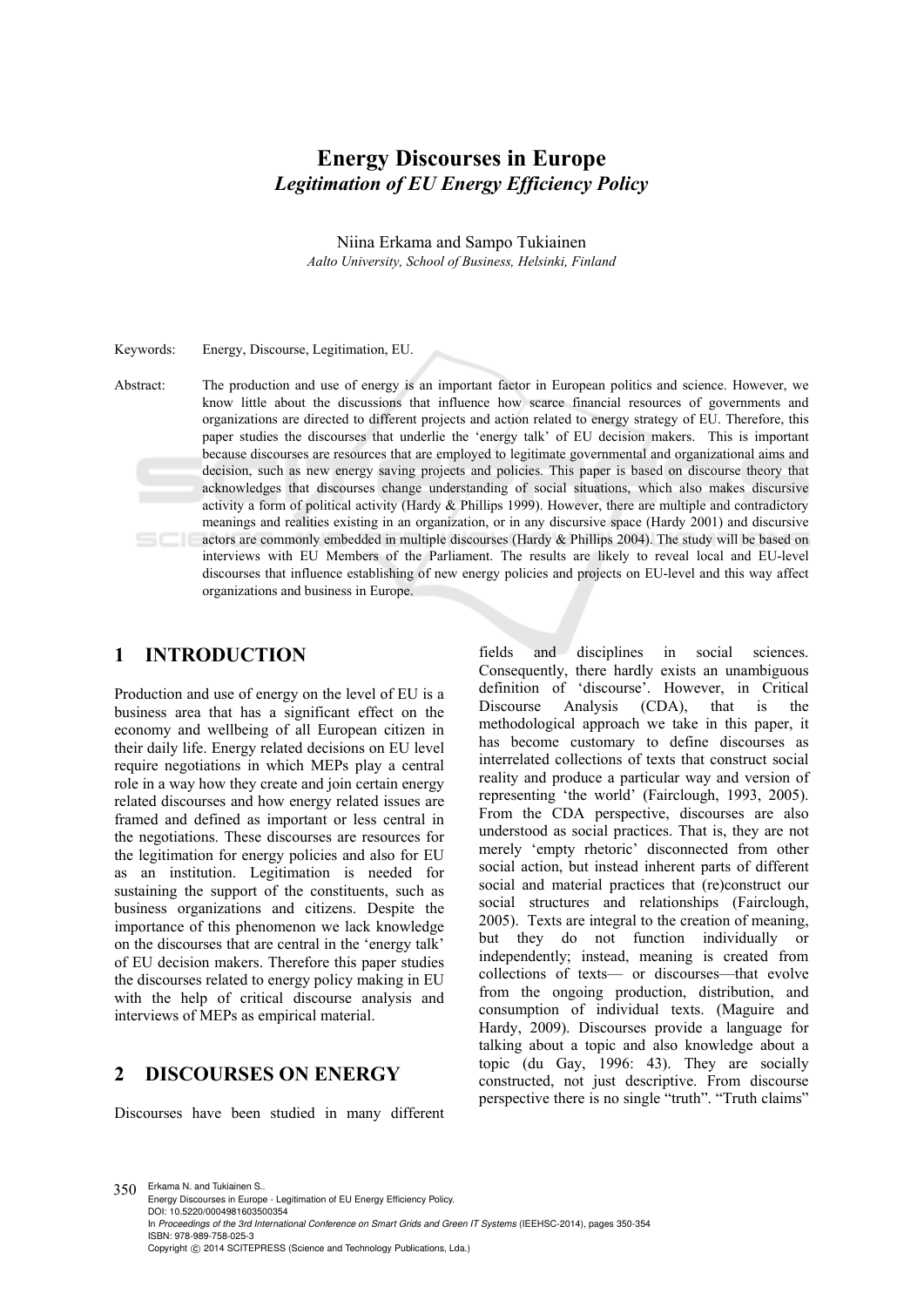on the other hand are embedded with certain worldviews, judgments and preferences (e.g. Carvalho 2007) that are expressed through discourses. Discourses shape the way in which we can speak and act on a domain (Reed, 1998) and therefore they contribute to institutionalization. Power is a central in discourses. Power in discourses is related to 'subject positions' and 'bodies of knowledge'. Subject position can be based on bureaucratic or socially constructed contemporary position. High subject position gives possibility to legitimately, meaningfully and powerfully to speak for something. Where as the bodies of knowledge relate to the power of discourses to normalize certain ways of thinking and acting. Individuals that produce, distribute and consume texts can this way change institutions. (Maguire and Hardy, 2009)

Discourses related to energy policies and environmental issues have lately raised the interest of many scholars. After the 'linguistic turn' in the social sciences the constitutive role of language became focal which made researchers to pay attention to the discursive processes involved in the management of science and policy (e.g. Hajer, 1995). In studies conducted in Great Britain and South Africa the discourses of energy security and climate change were found central in energy policy discussions (Rogers-Hayden et al., 2011; Rafey and Sovacool, 2011). The construction of the discourses however varied by different groups, leading to for example to 'naturalization' of new clear new build or focus on lack of energy diversity (Rogers-Hayden et al., 2011). In this kind of situations competing movements engage in discursive debates—or framing battles—over the interpretation of the problem and the necessity and nature of solutions (Hoffman, 2011). This is related to the construction of 'interpretive packages' or frames (Gamson and Modigliani, 1989) that are interpretations of 'truth' in which the issues are not just defined but also put together with broader values. For example in the case of climate change as the phenomenon is so complex that there is no 'one professional logic' the credibility the person interpreting the discourse becomes central. (Lefsrud and Meyer, 2012). Usually negotiating such complex issues causes 'us' versus 'them' struggles, or in-group and out-group distinctions (Gamson, 1992) between different groups in the negotiations. Groups that have different reasons for supporting certain discourse can also implicitly form 'discourse coalition', that is, link up with people that have same goals although different understanding of the issue (Lefsrud and Meyer, 2012; Gray and Stites, 2011)

An important perspective is also how common definitions such as climate change are discursively framed in the policy negotiations. As a cultural issue, climate change engages embedded values around issue categories related to religion, economics, risk, freedom, national security, and others (Hulme, 2009). Boykoff (2008) noted that British newspaper articles on climate change were predominantly framed through weather events, charismatic megafauna and the movements of political actors and rhetoric, while only few stories focused on climate justice and risk. The news were usually also brought up with tones of fear, misery and doom. In policy making public discourses and media play a significant role in producing, maintaining and creating discourses. "Depictions of the world in the media result from a series of choices such as whether an issue will make the news, the highlight it will be given, and who is going to speak for it. Operations of codification of the issue into media discourse are directed by the perceived interest and social impact of a topic, as well as other "news values," economic considerations and editorial lines. " (Carvalho 2007) Interestingly for example in the case of climate change the scientific knowledge behind the phenomenon was presented as uncertain in US, certain in Germany where is in Britain the readings of uncertainty varied between newspapers. (ibid)

One of the few studies on this area is a study by Kratochvil, P. and Tichy, L (2013) about the discussions around EU-Russian energy relations and noticed that these discussions were dominated by the discourses of integration, liberalization and diversification.

### **3 LEGITIMATION**

Legitimation is closely related to policy-making as policy-makers must turn to scientists and experts to justify their lines of action (Lefsrud and& Meyer, 2012). For policy-makers in various organizations and different organizational actors, legitimation and gaining legitimacy is crucial (Deephouse and Suchman, 2008; Meyer and Rowan, 1977). More specifically, legitimation is a fundamental process in organizational 'birth' and 'existence' (Deephouse and Suchman, 2008). In addition, organizations and organizational actors engage in legitimation for responding to social, institutional practices and for constructing themselves as conformant 'citizens' in the generally accepted cultural worlds (Meyer and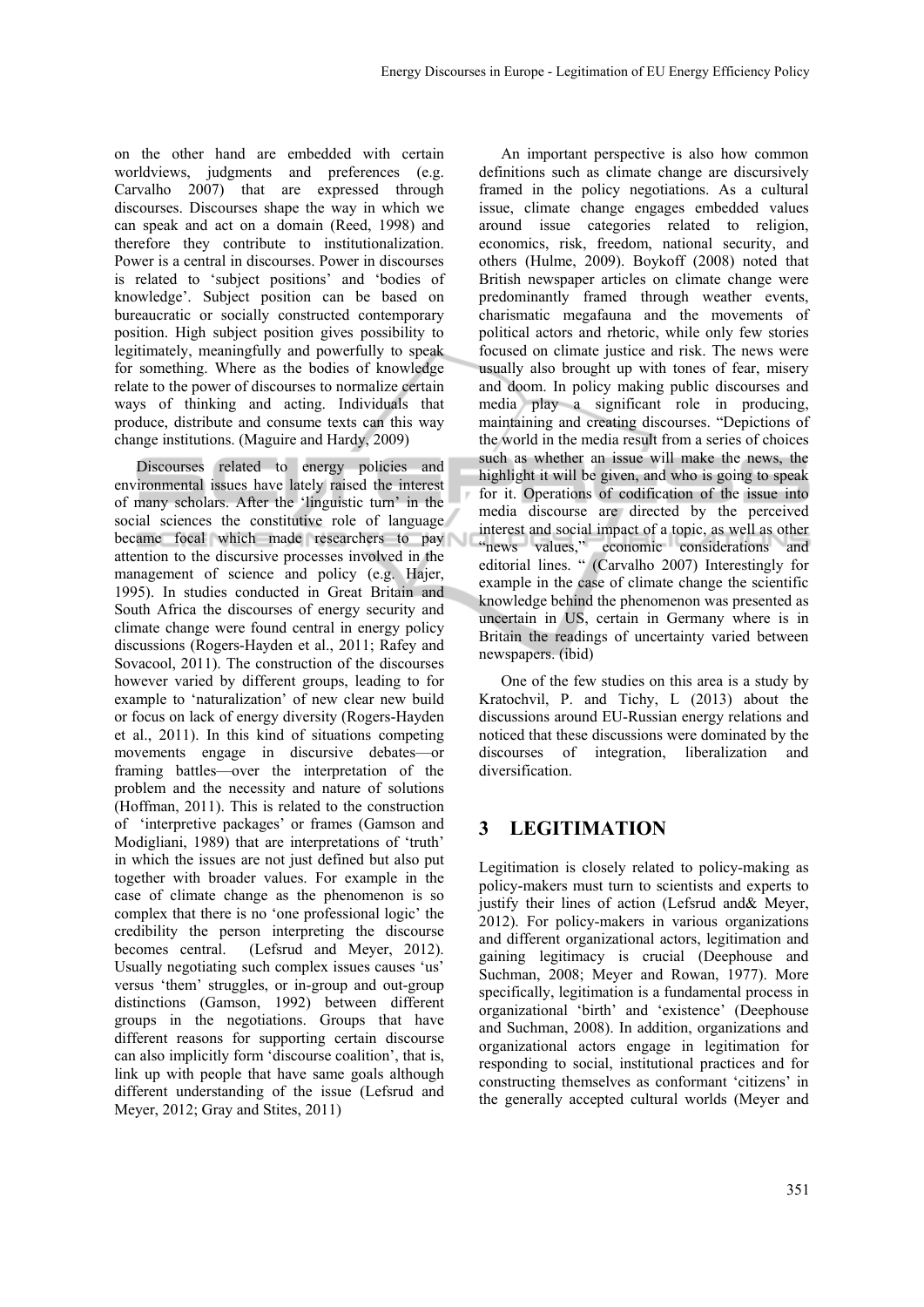Rowan, 1977). As a concept, legitimacy can then be defined as "a generalized perception or assumption that the actions of an entity are desirable, proper, or appropriate within some socially constructed system of norms, values, beliefs, and definitions" (Suchman, 1995: 574).

Building on these premises, it can be said that legitimation is very much an interactive process. That is, by utilizing various substantive and symbolic practices, organizations and organizational actors constantly legitimize themselves in relation to other actors, organizations, and institutional, cultural environments (Meyer and Rowan, 1977). In addition, there are multiple factors that affect the ways in which the external constituents 'judge', and for their part, 'construct' the legitimacy of an organization (Kostova and Zaheer, 1999). Moreover, the legitimacy of a particular organization can be increased or decreased by the legitimating activities of other players in the field (ibid.).

However, for the purpose here, it is crucial to understand that as legitimacy is socially constructed, discourses are fundamental for legitimation (e.g. Kostova and Zaheer 1999; Berger and Luckmann 1966). This has then lead researchers to examine more closely the discursive practices and processes constituting legitimation. For example, in the context of international mergers and acquisitions, Vaara et al., (2006) have examined different kinds of discursive strategies used in legitimating such activities. As another example, Suddaby and Greenwood (2005) in their seminal study focused on the rhetorical strategies that contribute to legitimation. On the other hand discourses can also work for abandoning previous legitimized and institutionalized practiced through deinstitutionalization. Deinstitutionalization can be started by an internal or external actor in the organization. Changing a discourse at the macro level will cause reconfiguring of power/knowledge relations in the organization and its context. (Maguire and Hardy, 2009)

Yet, despite these advances in increasing our understanding of the discursive practices involved in legitimation, it is clear that we still lack understanding of the specific discursive struggles involved in the process of legitimation (cf. Mumby 2004; Zelditch, 2006). In this paper we study legitimation of EU energy strategy from discourse perspective.

## **4 CRITICAL DISCOURSE ANALYSIS**

In this study our methodological analysis is based on Critical discourse analysis. In spite of the existence of a variety of approaches to Critical discourse analysis (CDA) (see e.g. Fairclough and Wodak, 1997), focal in these approaches is that CDA appreciates the centrality of language (Alvesson and Willmot 1992, 2003) and focuses on the relationship between discourses, power, and domination, (Alvesson and Deetz 2000; Fairclough 2005). It is called 'critical' because it does not only concentrate on lingual perspective but it also questions taken-forgranted assumptions and perspectives of our social order, institutions etc. (Alvesson and Willmott, 1992). More specifically, the purpose of CDA is to examine and unravel the ways in which discourses shape and are shaped by (unequal) power relationships; how these are socially constructed, maintained and changed (Fairclough and Wodak, 1997). In addition, CDA can be seen both as a theory and a methodology (Wood and Kroger, 2000).

Also, central to CDA is the aforementioned understanding of the relationship between discourses and their cultural, economic, historical and political surroundings. Consequently, in CDA discourses and discursive practices are tightly coupled with their social contexts (Alvesson and Deetz, 2000). Building on these premises, CDA can be said to focus on examining the (power) effects of discourse in their wider socio-cultural contexts (e.g. Fairclough, 1995, Grant et al., 2001). In this way, CDA builds on social constructivism (Berger and Luckmann 1966; Grant et al., 2001) as discourses are seen not only to 'mirror' some existing 'reality out there' (Alvesson and Kärreman, 2000; Hardy, 2001), but instead construct a particular version of 'reality' in general, and particularly, a 'reality' in terms of power relationships between actors. Therefore, from this perspective, discourses are not simply language or a medium for transmitting knowledge between social actors (Wood and Kroger 2000). Instead, in conjunction with other social and material practices, they are fundamental in constructing the structures and relationships between organizations and organizational actors (Fairclough, 2005). Hence, in CDA the focus of research is in how discourses relate to the other social and material practices within a particular social context, and how these together uphold or change existing power relations within that context (ibid.)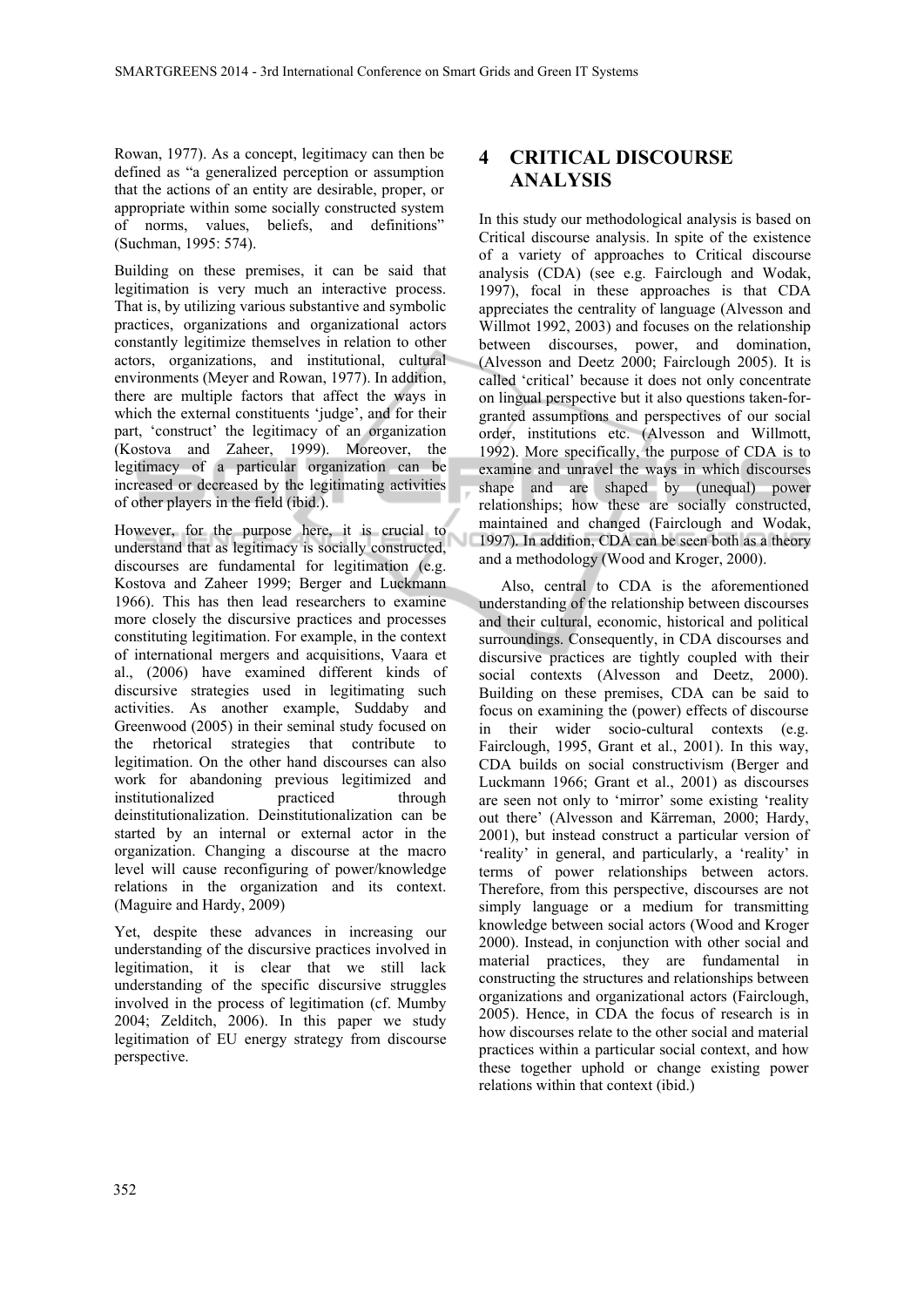Following from this, inherent is that in CDA the purpose is to make explicit that different 'truths' about a particular social structure can exist in different discourses. Often in social contexts, over time one 'truth' – i.e. one discourse – has become dominant over others (Fairclough, 2005). Consequently, this benefits certain groups and their interests over others (Alvesson and Deetz, 2000). It is also common that this dominance has become taken for granted and 'invisible' for the central actors in the social context. From this perspective, CDA attempts to unravel these taken for granted discursive structures, and bring forth the other discourses and 'truths' alongside the dominant ones and this was reduce out pre-structured limitations of thinking (Alvesson and Deetz, 2000). Moreover, it can be said that the purpose in CDA is to highlight that societal and organizational actors have a high degree of latitude in selecting the ways in which 'truth' is represented, and also that different discourses can be utilized to challenge the dominant ones for changing existing discursive, social and material structures (Fairclough, 2005; Heracleous, 2004).

Following from this, for example, Mumby (2004) has pointed out that from the CDA perspective, organizations and organizational actors are often engaged in dialectical, discursive struggles of power and resistance. That is, as multiple, often contradictory, discourses exist in a particular social context, organizations can be seen as political sites where different groups utilize different discourses for promoting one's own position over others (Hardy 2001; Mumby, 2004; Phillips and Hardy, 2002). Hence, organizations become discursive sites of power and resistance struggles, where groups discursively attempt to gain privilege for the version of 'truth' and 'reality' that benefits them selves (e.g. Hardy, 2001; Zoller and Fairhurst, 2007; Mumby, 2004; Hardy and Phillips, 2004).

Thus, in this study CDA offers a perspective that, firstly, enables us to look at the complementary but also contradictory discourses that struggle and produce the political reality that forms the basis of European energy strategy; and secondly, enables us to see the power relationships that are influential in this political and societal context.

### **5 EMPIRICAL MATERIAL**

The empirical material for the critical discourse analysis is going to be collected by interviewing EU

Members of the Parliament. The Interviews will be both face to face interviews that will be transcribed verbatim but also e-mail interviews, all together 30 interviews. Publicly available written documents of ITRE (Committee on Industry, Research and Energy) of European Parliament will also be used as a background information.

#### **6 POTENTIAL FINDINGS**

The results are likely to reveal local and EU-level discourses that influence establishing of new energy policies and projects on EU-level and this way affect organizations and business in Europe.



- Alvesson, M. and Deetz, S. 2000. *Doing critical management research.* Sage: London.
- Alvesson, M. and Willmott, H. 2003. *Studying management critically*. Sage: London.
- Alvesson, M. and Willmott, H. 1992. Critical theory and management studies: An introduction. In *Critical Management Studies*, M. Alvesson and H. Willmott (Eds.). Sage: London, 1-21.
- Ashforth, B. E. and Gibbs, B. W. 1990. The Double-edge of organizational legitimation. *Organization Science*, 1/ 2, 177-194.
- Berger, P.L. and Luckmann, T. 1966. *The Social construction of reality. Treatise in the sociology of knowledge*. Anchor Books: Garden City, NY.
- Boykoff, M. T. (2008). The cultural politics of climate science discourse in UK tabloids. *Political Geography*, 27, 549–569.
- Carvalho, A. (2007). Ideological cultures and media discourse on scientific knowledge: Re-reading news on climate change. *Public Understanding of Science*,  $16, 223 - 243$
- Deephouse, D. L. and Suchman, M. 2008. Legitimacy in organizational institutionalism. In *The SAGE handbook of organizational institutionalism*, R. Greenwood, C. Oliver, R. Suddaby, and K. Sahlin (Eds.). Sage: Thousand Oaks, 49-77.
- Du Gay, P. (1996). *Consumption and identity at work.*  London: Sage.
- Fairclough, N. 1992. *Discourse and social change*. Polity Press: Cambridge.
- Gamson, W. (1992). *Talking politics*. Cambridge, England: Cambridge University Press.
- Grant D., Hardy, C., Oswick C. and Putnam, L. L. 2004. Introduction: Organizational discourse: Exploring the field. In *The SAGE handbook of organizational discourse,* D. Grant, C. Hardy, C. Oswick and L. Putnam (Eds.). Sage: London, 1-36.